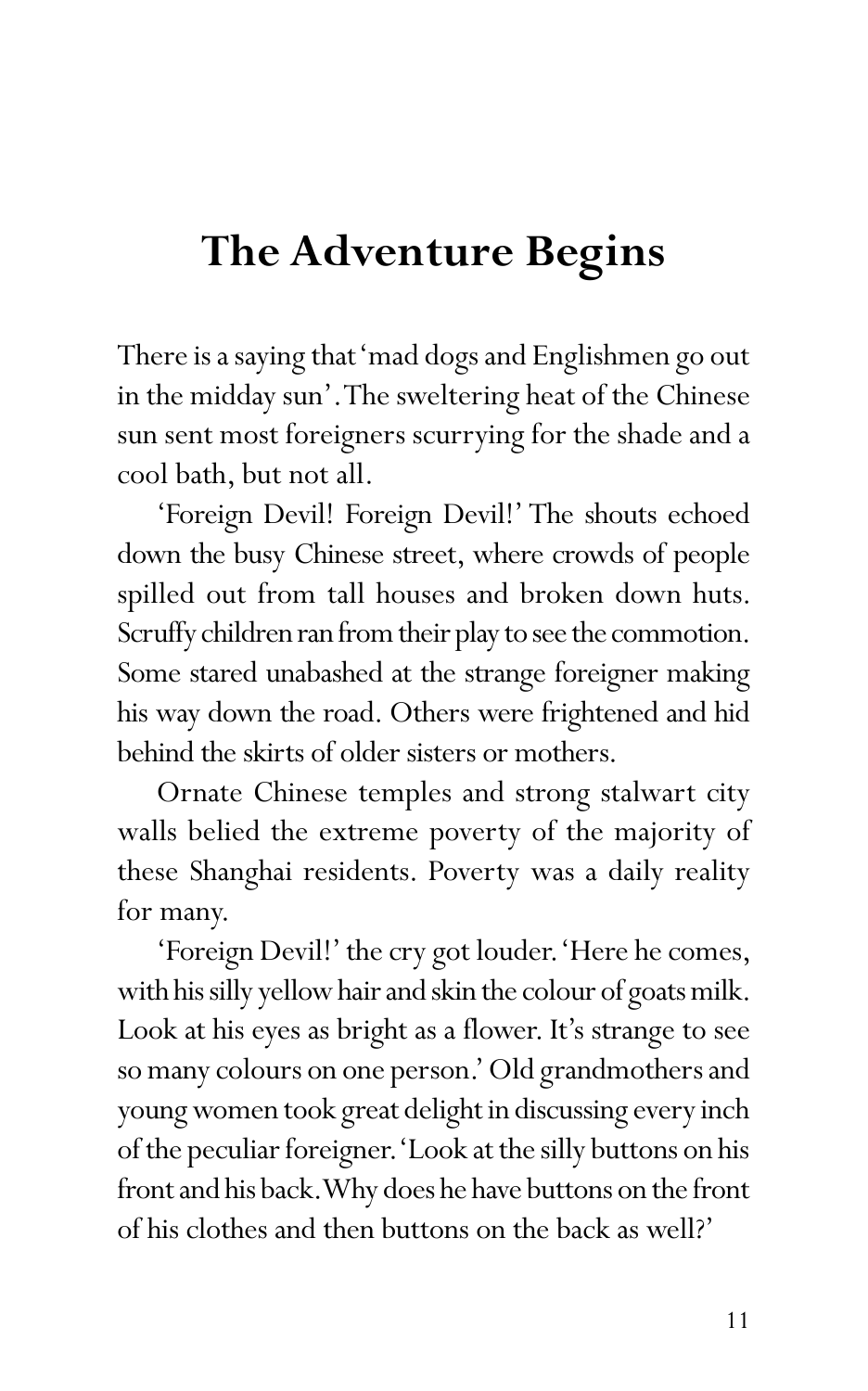## *An Adventure Begins*

Chinese people wore simple loose fitting clothes, but the foreigners wore fussy, complicated clothes which made no sense. Chinese men wore their hair in pigtails down the back of their heads. The rest of the head was then shorn. This foreigner had hair like straw all over his head.

Young men followed the yellow-haired foreigner a few strides behind. They carried large baskets on long bamboo poles. These baskets held a variety of different products ready for selling at one of the many Shanghai markets. One man held one end of the pole and another held the opposite end with the large heavy basket swaying in between. They sniggered at the strange man, until he felt embarrassed and awkward. He looked at his clothes and at the other people round about. He too could see that everybody was staring at him. In his hand he carried a large book and a few pages of notes. 'He is heading towards the town meeting place' said one grandmother. 'He must have important news to tell.'

Scrawny old chickens were kicked out of the way and babies were slung onto backs as the locals followed the pale-faced foreigner.

Women walked awkwardly on tiny bound feet. This was because little girls, all over China, were taken aside by their parents at quite an early age to have their feet bound in tight bandages. This stopped their feet from growing and meant that when they were older they would have tiny, dainty feet which the Chinese loved. No woman, with great big feet, could expect to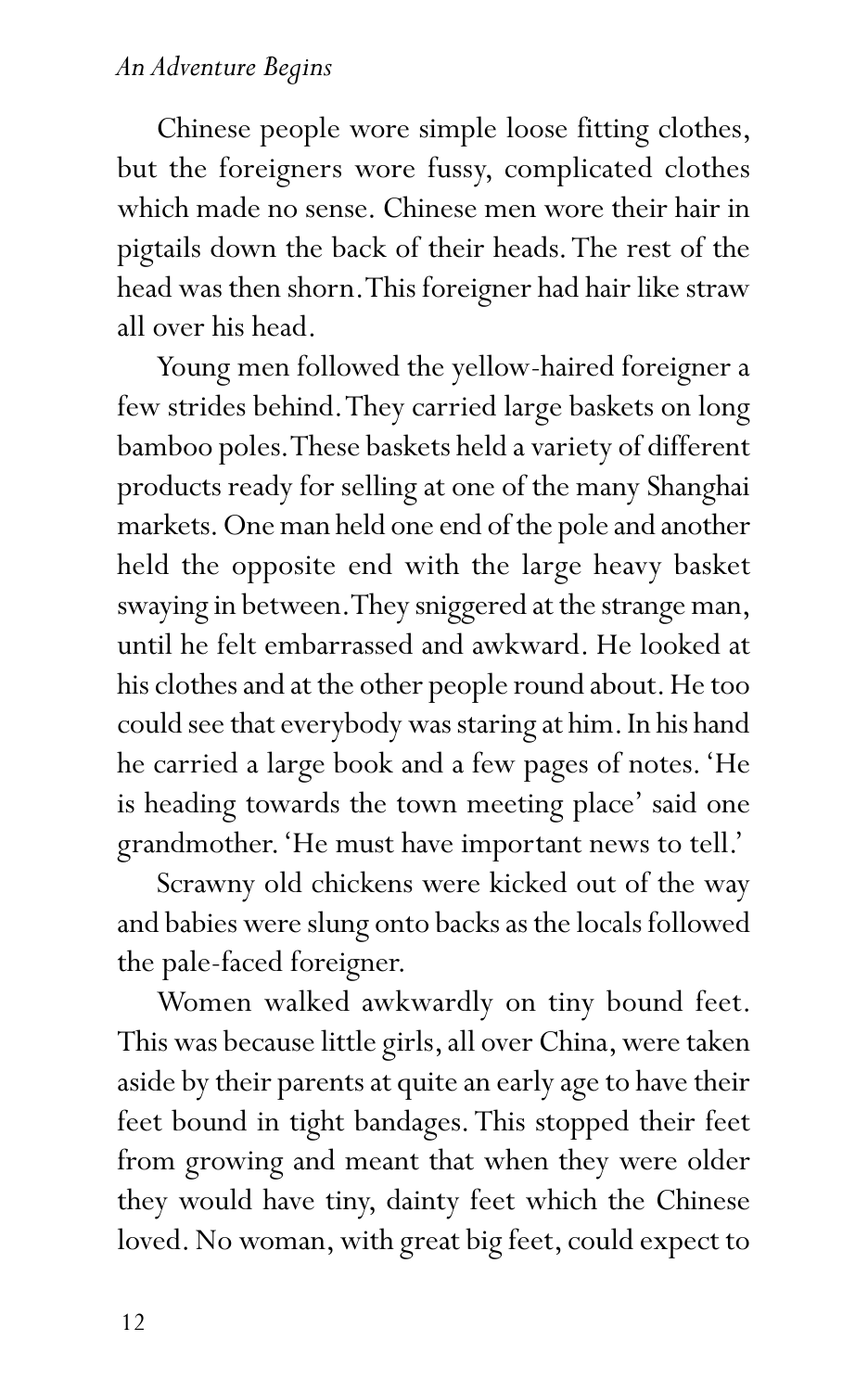get a husband. Men didn't like big feet. Big feet were considered unattractive. As well as that, if you had a wife with small feet, it meant that she couldn't run very far or very fast without getting caught.

More voices joined in the babble of sound.

 'Here he comes, here he comes – the "Foreign Devil'' in his funny clothes!' Men, women, children, dogs and one or two braying donkeys added to the chaos. The young stranger coughed awkwardly, he was still conscious of all the amusement his clothing was causing. The young men and women, the farmers and merchants, the young children and babies all stared at him. A drop of sweat dripped from the end of his nose. With a white handkerchief he wiped the sweat away and caused more amusement.

'Ha ha! Look at him, he wipes his face with a big white flag. It is even whiter than his face!' He coughed again and prayed earnestly that these people would not waste time laughing at him, but would listen to what God was saying.

When he began to speak, the crowd were surprised. The slim pink lips spoke good Chinese.

'I want to tell you about the one true God. He is the one who made heaven and earth and who has made you! My name is Hudson Taylor and I have travelled a very long way, to come and tell you that the one true God loves you and wants you to love him. I tell you the truth.'

A Chinese merchant stood at the edge of the crowd, curious about all the goings on. 'He says that he will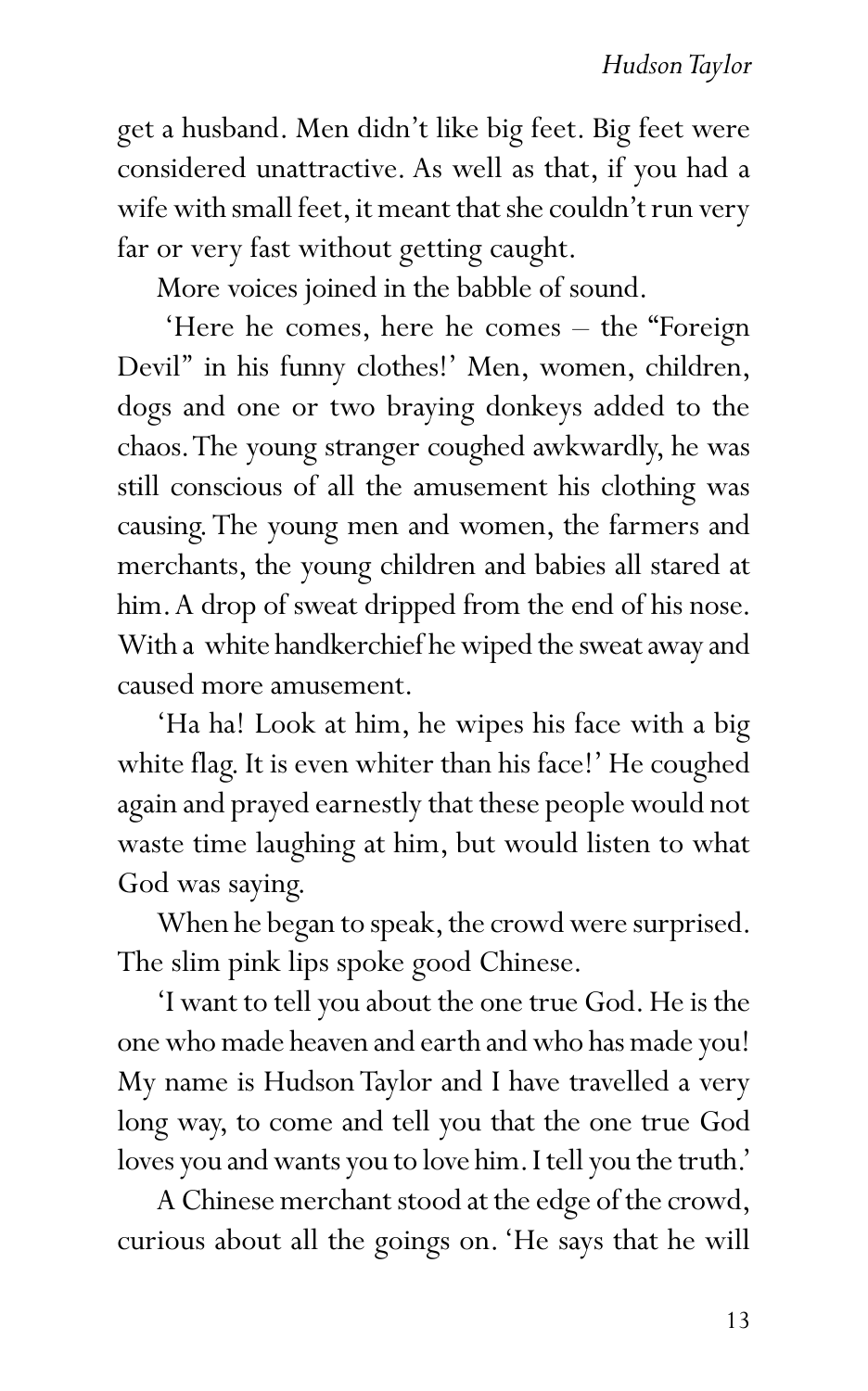## *An Adventure Begins*

tell the truth? I have heard of these foreign barbarians. They come from far beyond the middle kingdom where the uncivilised people live. They are uneducated and have no manners. I wonder why all these people listen to him?' The young Chinese merchant laid down the cotton he had taken to sell at the market that day and listened to what this barbarian had to say.

The barbarian now raised his voice to make himself heard above the noise of the crowd.

'The God who created the heavens, and the earth, who created the great Yangtze River that flows by us, does not want us to live without hope. He wants to forgive us our sins. He wants us to come back to him and to live our lives with him. But God must punish sin! So he sent his Son, Jesus Christ to live on this earth. Jesus didn't sin. He was perfect. He came to earth as a little child. He healed the sick, made the lame walk and raised the dead to life. He lived a perfect life instead of us, then he died instead of us. Our wickedness deserves God's anger and because of our sin we deserve to die. But Jesus Christ died so that we might live and three days later he came back to life! Death did not defeat him.'

Gasps of astonishment and disbelief went up from all corners. The Chinese merchant stood, thoughtfully, his hand on his chin. There was truth here. He could feel it. No other religion had touched his heart in the way that this Jesus did. The merchant had tried many religions, including Buddhism. This Jesus Christ was different. He was truth.